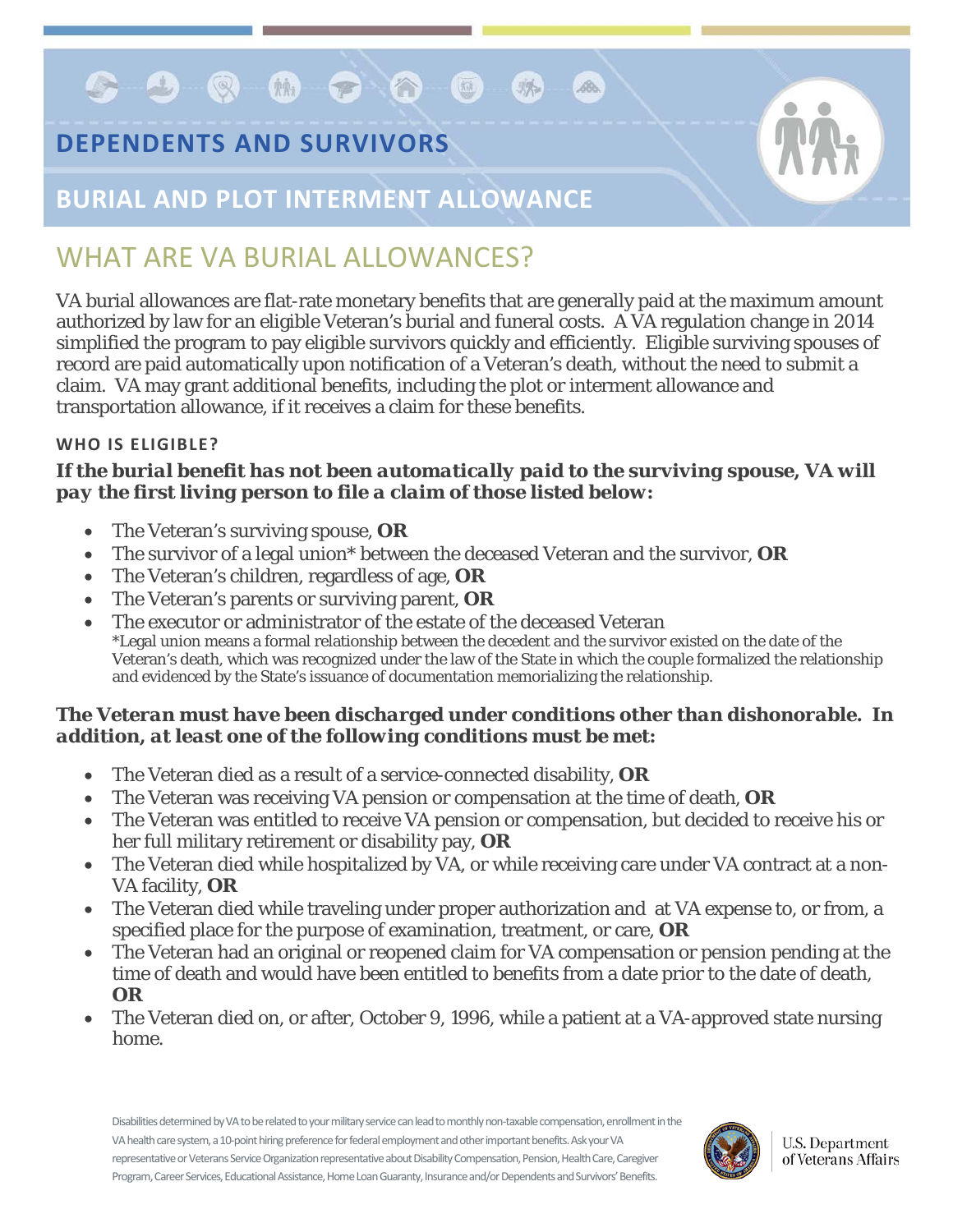#### **HOW MUCH DOES VA PAY?**

#### *Service-Connected Death*

If the Veteran died on or after September 1, 2001, the maximum service-connected burial allowance is \$2,000. If the Veteran died before September 11, 2001, the maximum service-connected burial allowance is \$1,500. If the Veteran is buried in a VA national cemetery, VA may reimburse some or all of the costs of transporting the deceased Veteran's remains.

#### *Non Service-Connected Death*

- If the Veteran died on or after October 1, 2016, VA will pay a \$300 burial allowance and \$749 for a plot.
- If the Veteran died on or after October 1, 2015, but before October 1, 2016, VA will pay a \$300 burial allowance and \$747 for a plot.
- If the Veteran died on or after October 1, 2014, but before October 1, 2015, VA will pay \$300 for burial allowance and \$745 for a plot.

Effective October 1, 2011, there are higher non-service-connected death rates payable if the Veteran was hospitalized by VA at the time of his or her death.

- If the Veteran died on or after October 1, 2016, VA will pay a \$749 burial allowance and \$749 for a plot.
- If the Veteran died on or after October 1, 2015, but before October 1, 2016, VA will pay a \$747 burial allowance and \$747 for a plot.
- If the Veteran died on or after October 1, 2014, but before October 1, 2015, VA will pay a \$745 burial allowance and \$745 for a plot.

If the death occurred while the Veteran was properly hospitalized by VA, or under VA contracted nursing home care, some or all of the costs for transporting the Veteran's remains may be reimbursed.

**Note:** If the Veteran dies while traveling at VA expense for the purpose of examination, treatment, or care, VA will pay burial and plot allowances and transportation expenses.

#### *Unclaimed Remains*

If a Veteran dies and their remains are unclaimed, the entity responsible for the burial of the Veteran would be entitled to a \$300 burial allowance. If the Veteran is buried in a VA national cemetery, VA may reimburse the cost of transporting the deceased Veterans remains. VA may also reimburse for the cost of a plot.

#### **HOW CAN YOU APPLY?**

You can apply by completing VA Form 21P-530 *[Application for Burial Benefits](http://www.vba.va.gov/pubs/forms/VBA-21P-530-ARE.pdf)*. You should attach a copy of the Veteran's military discharge document (DD Form 214 or equivalent) and a death certificate. If you are claiming transportation expenses, please attach a receipt for the expenses paid.

You can call us toll-free within the U.S. by dialing 1-800-827-1000. If you are located in the local dialing area of a VA regional office, you can also call us by checking your local telephone directory. For the hearing impaired, our TDD number is 711.